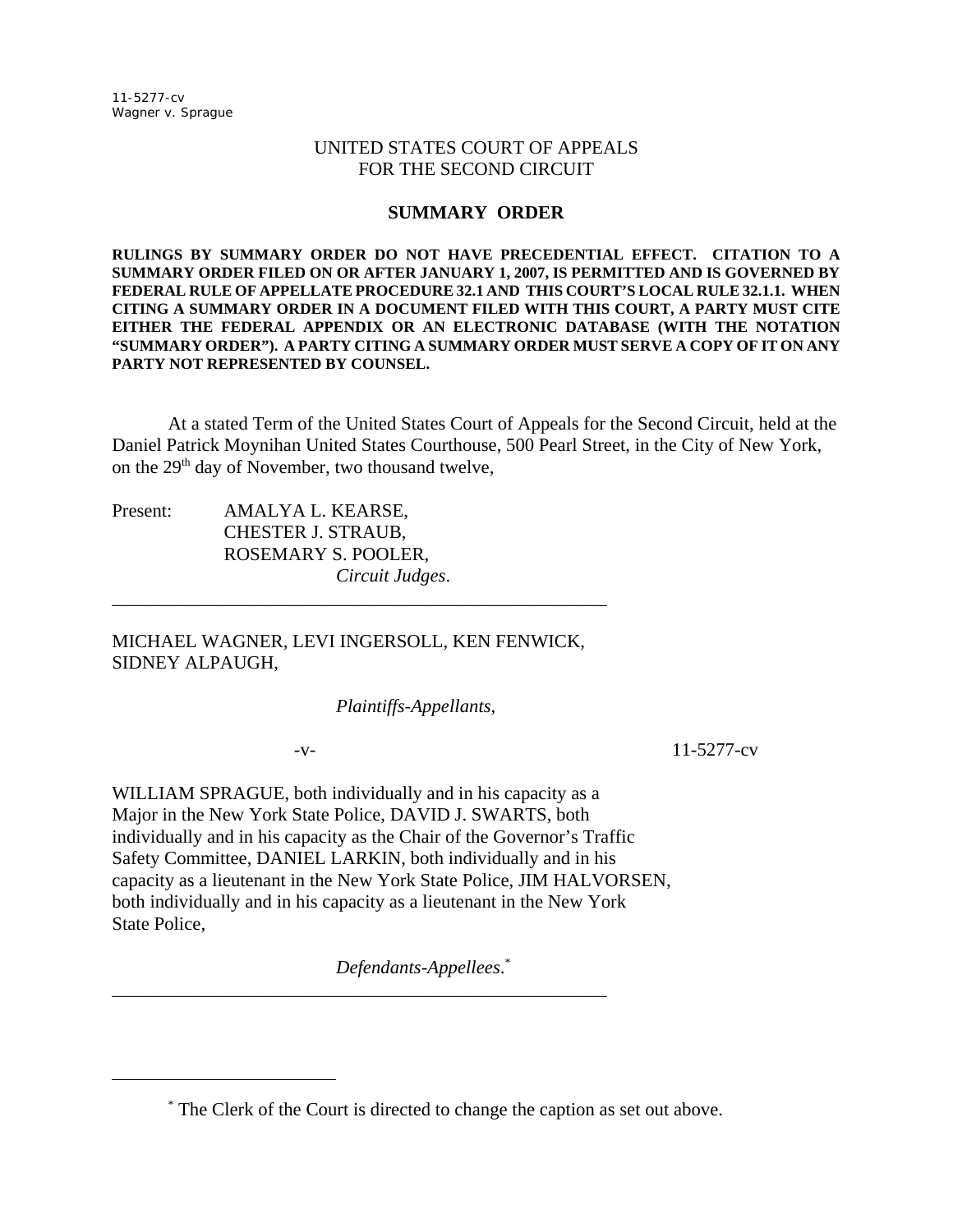| <b>Appearing for Appellants:</b> | Tobi Rochford Salottolo (Mitchell Proner, on the brief), Proner &<br>Proner, New York, NY                                                                                                                                                         |
|----------------------------------|---------------------------------------------------------------------------------------------------------------------------------------------------------------------------------------------------------------------------------------------------|
| Appearing for Appellees:         | Frank Brady, Assistant Solicitor General, (Barbara D. Underwood,<br>Solicitor General, Nancy A. Spiegel, Senior Assistant Solicitor<br>General, on the brief), for Eric T. Schneiderman, Attorney General<br>of the State of New York, Albany, NY |

Appeal from a judgment of the United States District Court for the Northern District of New York (Sharpe, *J.*).

**ON CONSIDERATION WHEREOF, IT IS HEREBY ORDERED, ADJUDGED, AND DECREED** that the judgment of said District Court be and it hereby is **AFFIRMED**.

Plaintiffs-Appellants appeal from the district court's grant of summary judgment, dated November 17, 2011, dismissing their claims that the motorcycle checkpoint program violated the Fourth Amendment. We assume the parties' familiarity with the underlying facts, procedural history, and specification of issues for review.

"We review a district court's grant of summary judgment de novo, construing the evidence in the light most favorable to the nonmoving party and drawing all reasonable inferences in that party's favor." *Kuebel v. Black & Decker, Inc.*, 643 F.3d 352, 358 (2d. Cir. 2011). "Summary judgment is appropriate only if the moving party shows that there are no genuine issues of material fact and that the moving party is entitled to judgment as a matter of law." *Miller v. Wolpoff & Abramson, L.L.P.*, 321 F.3d 292, 300 (2d Cir. 2003).

While a "search or seizure is ordinarily unreasonable in the absence of individualized suspicion of wrongdoing[,] . . . certain regimes of suspicionless searches" have been upheld "where the program was designed to serve 'special needs, beyond the normal need for law enforcement.'" *City of Indianapolis v. Edmond*, 531 U.S. 32, 37 (2000). The motorcycle checkpoint program in this case is exactly this sort of suspicionless search. Defendants advanced proof that the primary purpose of the program was to increase motorcycle safety. Plaintiffs have not proffered evidence sufficient to show that there is a genuine issue to be tried as to that fact. As we have previously noted, "the special needs doctrine applies to any program of searches whose 'primary purpose' is a government interest other than crime control, and the mere fact that crime control is *one* purpose—but not the *primary* purpose—of a program of searches does not bar the application of the special needs doctrine." *Lynch v. City of New York*, 589 F.3d 94, 102 (2d Cir. 2009) (internal citation omitted).

Thus, we apply the special needs balancing test outlined in *Brown v. Texas*, which "involves a weighing of the gravity of the public concerns served by the seizure, the degree to which the seizure advances the public interest, and the severity of the interference with individual liberty." *Brown v. Texas*, 443 U.S. 47, 50-51 (1979). Applying this balancing test, we conclude that the well catalogued public interest in highway safety, *see, e.g.*, *Delaware v.*